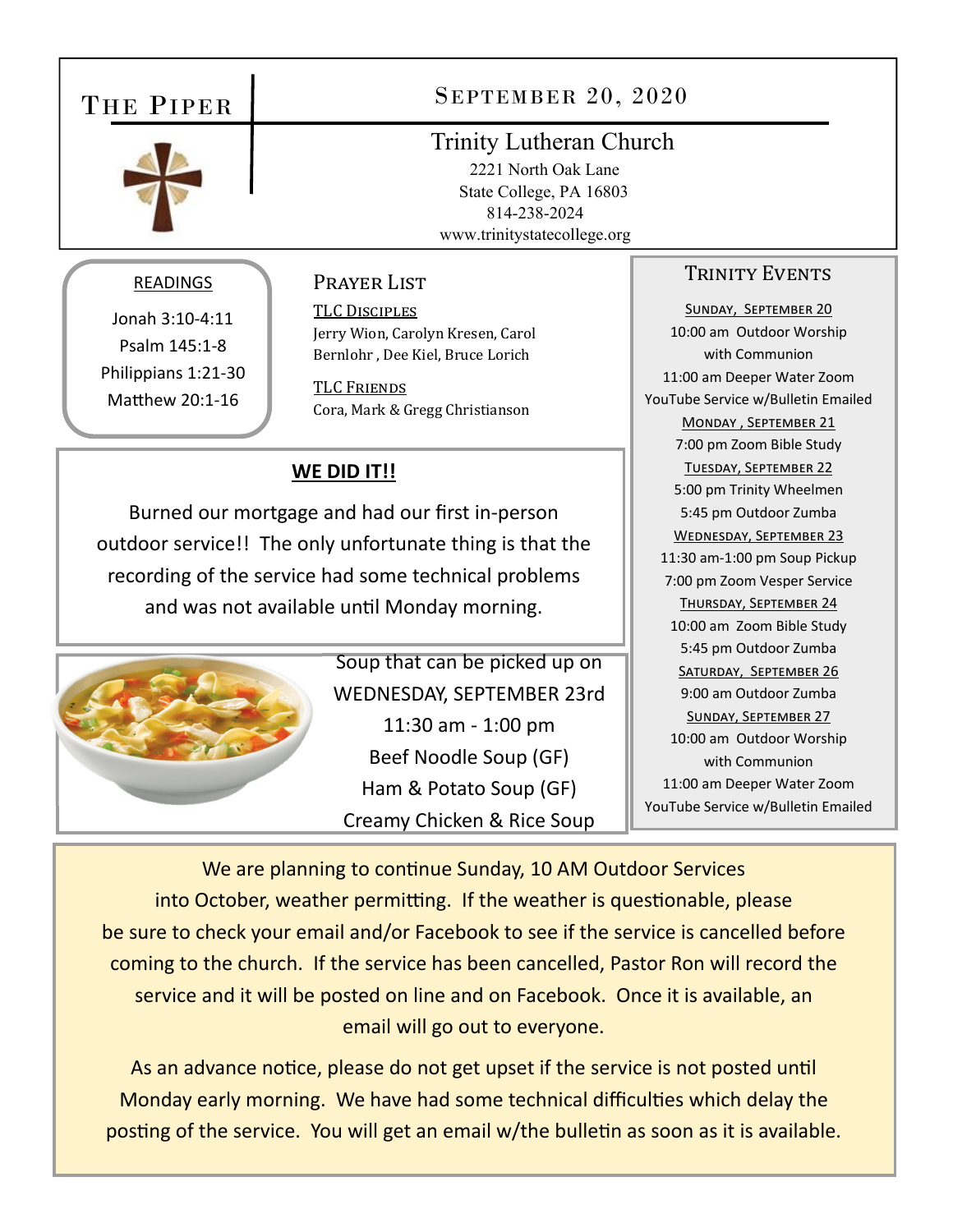## *From the Pastor's Desk*

September 20, 2020

Beloved of God:

The letter known as  $1<sup>st</sup>$  Peter begins with these words:

Peter, an apostle of Jesus Christ,

To the exiles of the Dispersion in Pontus, Galatia, Cappadocia, Asia, and Bithynia, who have been chosen and destined by God the Father and sanctified by the Spirit to be obedient to Jesus Christ and to be sprinkled with his blood:

May grace and peace be yours in abundance.

Given our current world circumstances, little imagination is needed to picture the apostle writing to us. Self-isolation can feel like being exiled, though I have not actually experienced exile as the faithful to whom this letter is directed. Still, most of us on a daily basis deal with the loneliness of being separated from those we love, for our sakes as well as theirs. Yet, to even the likes of us, God has claimed us as his own and finds ways each and every day to bless us.

The author continues with some wonderful news that also applies to us:

Blessed be the God and Father of our Lord Jesus Christ! By his great mercy he has given us a new birth into a living hope through the resurrection of Jesus Christ from the dead, and into an inheritance that is imperishable, undefiled, and unfading, kept in heaven for you, who are being protected by the power of God through faith for a salvation ready to be revealed in the last time. In this you rejoice, even if now for a little while you have had to suffer various trials, so that the genuineness of your faith—being more precious than gold that, though perishable, is tested by fire—may be found to result in praise and glory and honor when Jesus Christ is revealed. Although you have not seen him, you love him; and even though you do not see him now, you believe in him and rejoice with an indescribable and glorious joy, for you are receiving the outcome of your faith, the salvation of your souls. (1 Peter 1:1-9, NRSV)

As Peter reminds us, life in this world is not easy and we all face many and various trials as we all know too well. Still, God does not abandon us and continues to pour out the Holy Spirit to guide and direct us.

This is why and how we resumed in-person worship on Sunday, albeit outside. We all agreed, it was good to be gathered once again, despite masks and social distancing. All went smoothly, and so for now, we will hold worship at 10 am on Sundays, in the Outdoor Chapel, weather permitting. Check Facebook and/or email to confirm that worship will be held if the weather is threatening. We will continue to record worship and posted it on YouTube, though it likely won't be available until Monday mornings.

As time goes on, we will consider other ways to gather in-person that is as safe as can be expected. So, continue to pray for the council and the staff who lead us. Continue to check the Weekly Piper for updates and other news.

Thanks for your continued support. As God blessed the  $1<sup>st</sup>$  century believers to whom  $1<sup>st</sup>$  Peter is directed, so too, he blesses us  $21<sup>st</sup>$  believers as we continue through these trying and troublesome times!

God bless you and yours now and forever!

Peace, joy and love,

Pastor Ron

Pastor Ron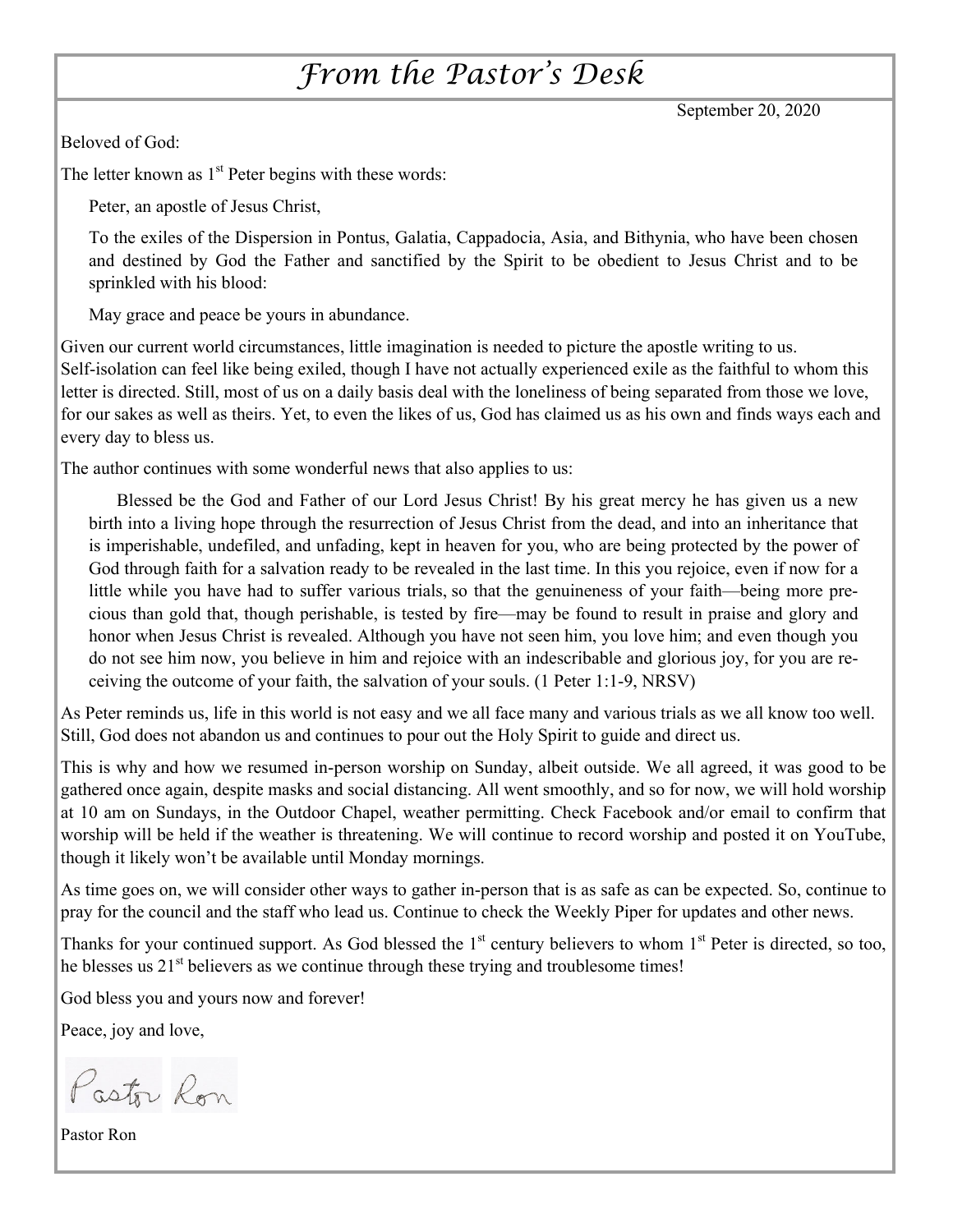## OCTOBER BIRTHDAYS

| Kameryn Schoenauer            | 1                       |
|-------------------------------|-------------------------|
| Callie Burn                   | 3                       |
| <b>Madison Musheno</b>        | $\overline{\mathbf{3}}$ |
| Isabella Card                 | 5                       |
| Lacey Sheaffer                | 5                       |
| Judy Leslie                   | 6                       |
| Jonah Trout                   | 6                       |
| Katrina Oselinsky             | $\overline{7}$          |
| <b>Patrick Corbett</b>        | 11                      |
| Barbara Huntley               | 11                      |
| Paula Raynar                  | 11                      |
| Claire Topper                 | 12                      |
| Leslie Mateer                 | 13                      |
| Lucy Merritt                  | 15                      |
| Don Breon                     | 18                      |
| <b>Kathy Brasier</b>          | 20                      |
| Mildred Ritz                  | 21                      |
| A Eva Stitzer                 | 23                      |
| Aaron Wagner                  | 28                      |
| Grace Lichtig                 | 29                      |
| Scotti Gustafson              | 29                      |
| Carol Bernlohr                | 30                      |
| Young Hee Kim                 | 30                      |
| <b>FILITION RADIO COMPANY</b> |                         |



Dear Trinity Family,

 I want to take this opportunity to thank you for your prayers, quilt, cards, calls and meals following my back surgery. If was so kind of you to do that for me. The surgery went well, but the recovery is taking longer than I anticipated, but you all know me, I thought I would be us and moving in 24 hours which definitely wasn't the care. Again, thank you .

## In His Love, **Donna Weller**



Dear Trinity Lutheran Church,

 We wanted to send a special note to say thank you for your continued support for Out of the Cold. Because of the pandemic, guest were moved to hotel rooms and had meals provided for them. In the month of June they will be staying at our day shelter, The Meetinghouse on Atherton. If is because of your generosity that we can continue to serve our guest in the midst of uncertainty. Thank you again. The OOTC Board

(For those who don't know, Trinity provided some monetary help to the Out of the Cold program back in May and Pastor Ron and Karl Raynar also made meals for the guests in August.) Out of the Cold assists people who are homeless and would otherwise not have over night lodging and meals.

## TRINITY LUTHERAN CHURCH

## **STAFF**

Pastor Ronald C. Miller, Jr. tlcrevron@comcast.net

 Beth Robbins Office Administrator tlcoffice2@comcast.net

Barbara Roberts, Pianist barbroberts1960@gmail.com

Brian Woodland, Custodian oppgrade9@yahoo.com

#### **COUNCIL**

JULY 2019 - JUNE 2022

#### EXECUTIVE TEAM

John Fryer, President (chenita@earthlink.net) Carol Smith, Vice President (piffy1957@gmail.com) Laurette Gonet, Secretary (Laurette.Gonet@gmail.com)

#### CHURCH PROPERTIES TEAM

Jay Aubuchon (jayaubuchon@gmail.com) Bob Coyle (bcoyle63@gmail.com)

#### MEMBERS AT LARGE

Kayla Smith (kayjosmith22@gmail.com) Sue Glad (gladsam@comcast.net) Elaine Burn (ejb559@comcast.net) Sue Ellen Krupa (sekrupa77@gmail.com)

#### FINANCIAL TEAM

Christy Bartley, Treasurer (cek4@psu.edu)

Debbie Fryer, Financial Secretary (debbieconrad19522@yahoo.com)